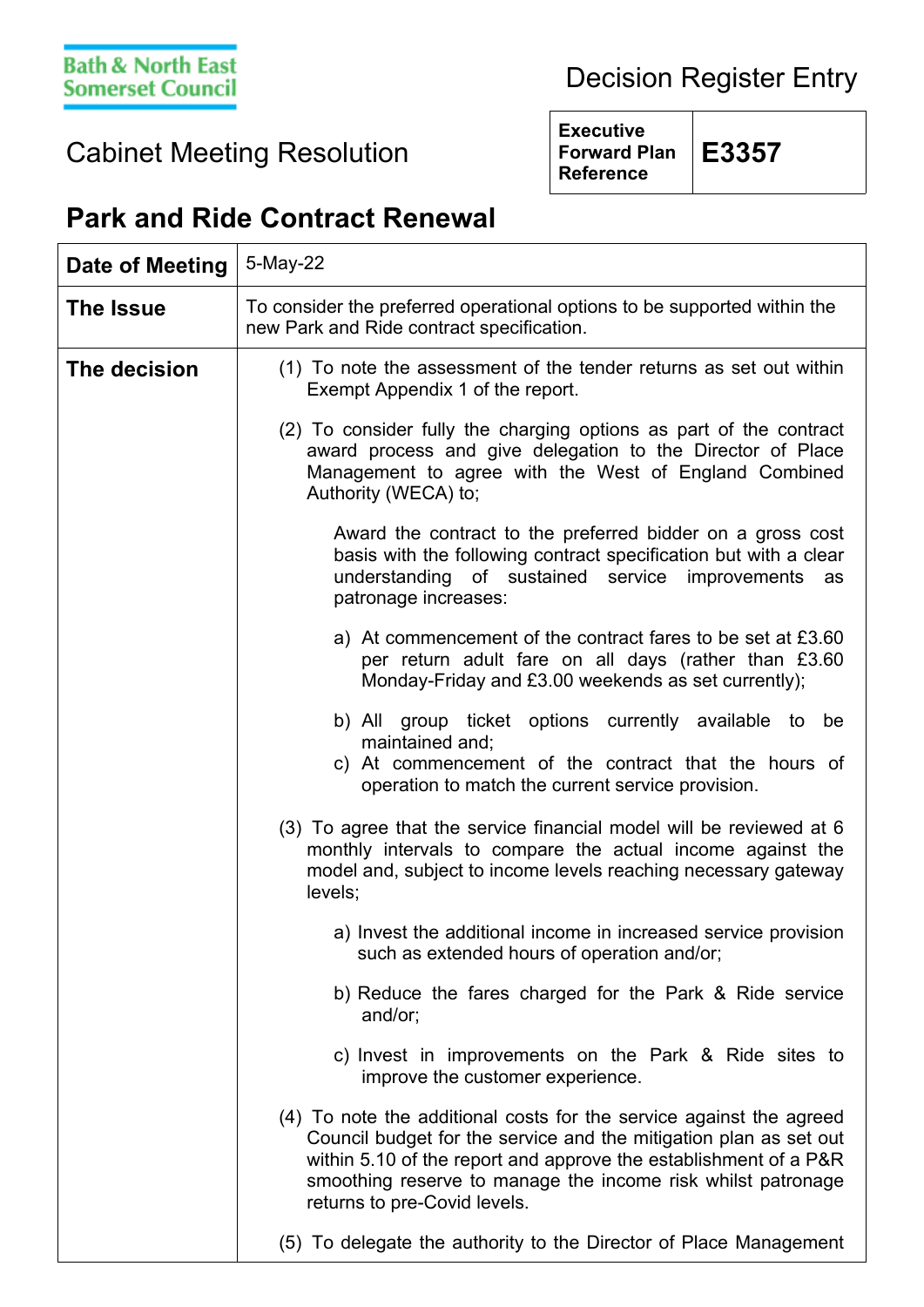| <b>Cabinet Meeting Resolution</b> |  |
|-----------------------------------|--|
|-----------------------------------|--|



|                                  | in consultation with the Cabinet Member for Transport to<br>implement a parking charge on the Park & Ride site for any<br>users as agreed to offset the increased costs of the operation of<br>the sites and the bus service and ensure that the service<br>remains viable in the long term.                                                                                                                                                             |
|----------------------------------|----------------------------------------------------------------------------------------------------------------------------------------------------------------------------------------------------------------------------------------------------------------------------------------------------------------------------------------------------------------------------------------------------------------------------------------------------------|
| <b>Rationale for</b><br>decision | The current Park and Ride contract was signed by Bath and North<br>East Somerset Council in 2012. The terms of the contract were<br>advantageous to the Council in providing both a guaranteed, index<br>linked net income and allowed all concessionary fares income<br>reimbursement to be retained by the Council.                                                                                                                                    |
|                                  | Demand for the Park and Ride Service is seasonal, variable and<br>affected by a number of issues. For example, significant periods of<br>inclement weather and heavy snow leads to a reduction of the<br>number of passengers and the number of buses being able to<br>operate the services whereas Seasonal events such as the Bath<br>Christmas Market and Bath Half Marathon increase patronage.                                                      |
|                                  | Historic use of the Park and Ride service has been strong although<br>overall numbers of trips have reduced slightly, mainly linked to the<br>national increase in age qualification for a concessionary fare pass:                                                                                                                                                                                                                                      |
|                                  | However, due to the Covid 19 Pandemic and the changes to the<br>working and leisure patterns as a result, passenger numbers on the<br>services are currently at 78% of 2019-20 levels. This change in<br>usage has had a significant operational impact on the service and<br>the income generated from fares, although noting that service levels<br>(or numbers of buses running) also dropped during the pandemic<br>reducing costs for the operator. |
|                                  | The pandemic has also had a significant effect on the national bus<br>market, reducing patronage and resulting in the need for Central<br>Government grants to ensure service continuity, with around £2<br>billion made available to over 160 operators nationally. This has<br>affected the levels of risk that operators are willing to accept on<br>contracts and has clearly influenced the prices received for the<br>tender.                      |
|                                  | Despite the current usage being below the historical trends the<br>overall long-term forecast for the service is considered to be<br>positive. Demand is likely to grow because of a number of local,<br>regional and national policy interventions and practical changes to<br>the operation of the city from a sustainable transport perspective.                                                                                                      |
|                                  | The English National Concessionary Travel Scheme (ENCTS)<br>currently consists of guaranteed free travel for people over state<br>pension age and people with an eligible disability on all eligible local<br>bus services anywhere in England from 0930 until 2300 on<br>weekdays and all day at weekends and on Bank Holidays.                                                                                                                         |
|                                  | Approximately 33% of journeys made on the Park and Ride service                                                                                                                                                                                                                                                                                                                                                                                          |